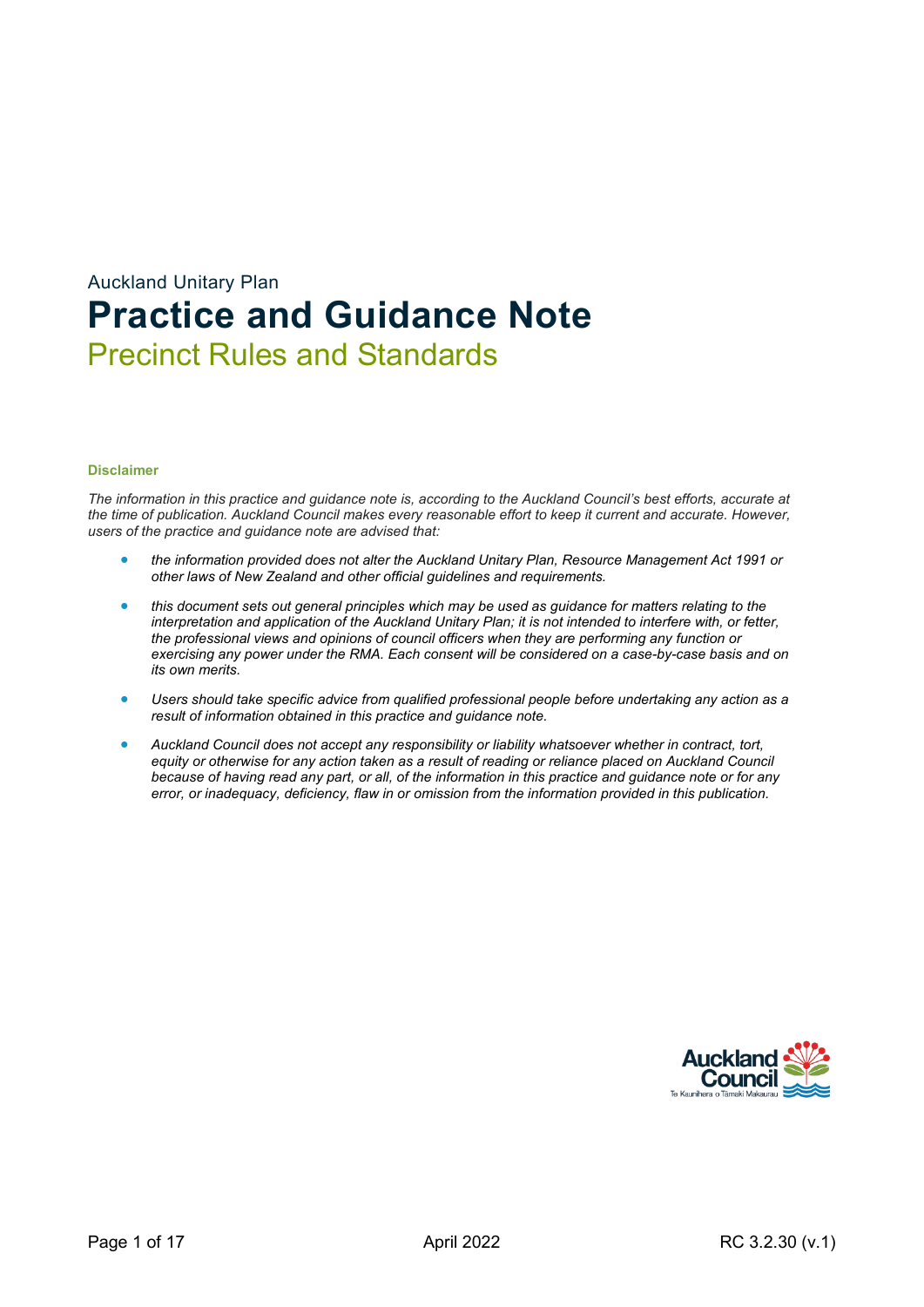# <span id="page-1-0"></span>**1 Contents**

| 1              |       |                                                                            |  |
|----------------|-------|----------------------------------------------------------------------------|--|
| 2              |       |                                                                            |  |
| 3              |       |                                                                            |  |
| 4              |       |                                                                            |  |
|                | 4.1   |                                                                            |  |
|                | 4.2   |                                                                            |  |
|                | 4.2.1 |                                                                            |  |
|                | 4.2.2 |                                                                            |  |
|                | 4.2.3 |                                                                            |  |
|                | 4.3   | When the wording of activities between AUP (OP) chapters is not the same 8 |  |
|                | 4.4   |                                                                            |  |
|                | 4.4.1 |                                                                            |  |
|                | 4.4.2 | Scenario 2 - not all activities are addressed in the precinct  9           |  |
|                | 4.5   | Assessing applications where rules apply under the precinct and zone for   |  |
|                | 4.5.1 | Precinct has a more lenient or more restrictive activity status  10        |  |
|                | 4.5.1 | Precinct has the same activity status as the underlying zone 11            |  |
|                | 4.6   | Notification rules that preclude notification - how they apply  12         |  |
| 5              |       |                                                                            |  |
|                | 5.1   |                                                                            |  |
|                | 5.2   |                                                                            |  |
| 6              |       |                                                                            |  |
| $\overline{7}$ |       |                                                                            |  |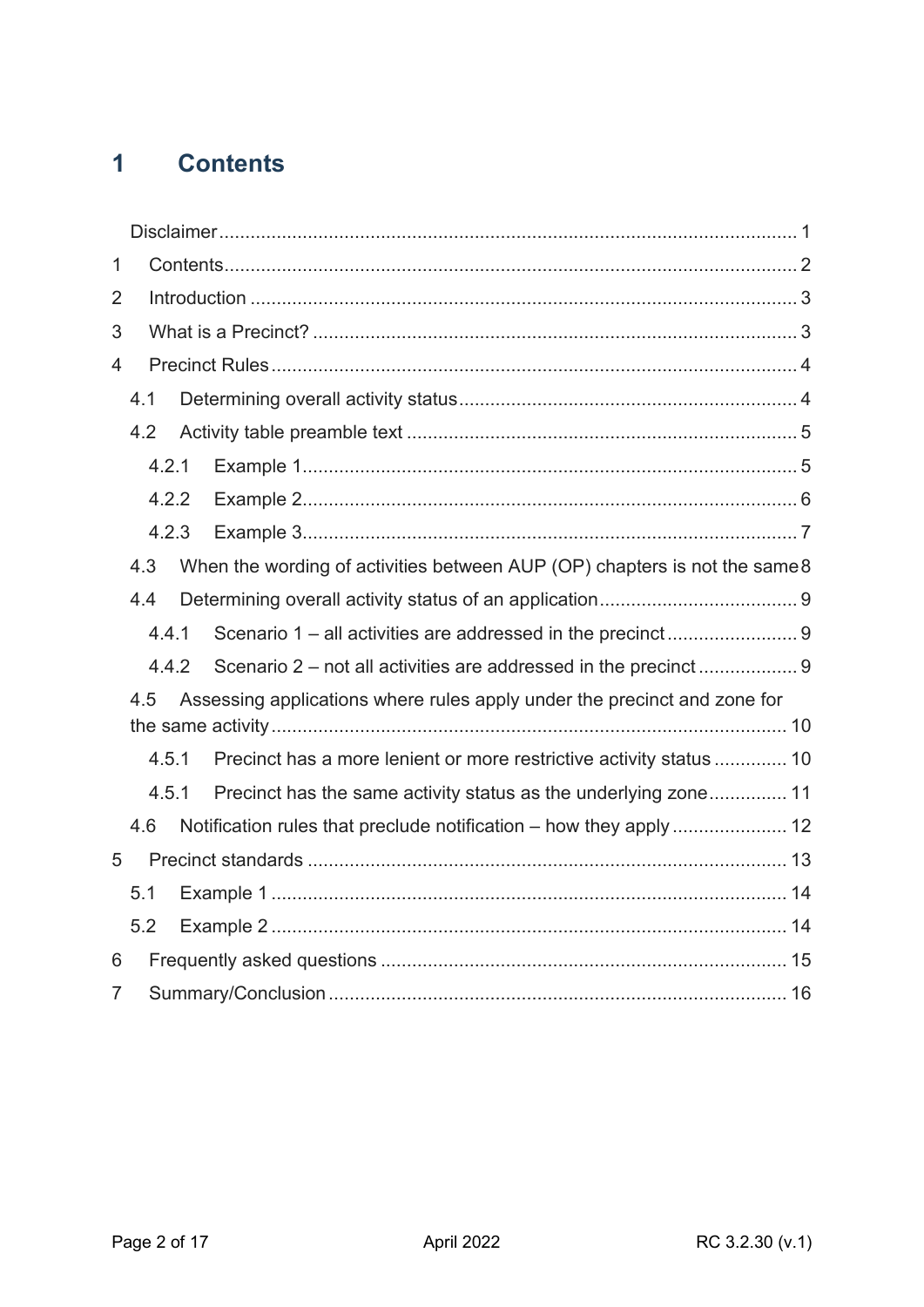### <span id="page-2-0"></span>**2 Introduction**

The Auckland Unitary Plan (Operative in Part) ("**AUP (OP)**") uses six main types of plan provisions:

- General rules
- **Overlavs**
- Auckland-wide provisions
- Zones
- **Precincts**
- **Standards**

This Practice and Guidance Note ("**PGN**") explains how the rules and standards in Precincts interact with other components of the AUP (OP).

The approach set out in this PGN is consistent with the Court's guidance on AUP (OP) interpretation in the *Budden* series of cases.

### <span id="page-2-1"></span>**3 What is a Precinct?**

Precincts are described in [Chapter A1](https://unitaryplan.aucklandcouncil.govt.nz/Images/Auckland%20Unitary%20Plan%20Operative/Chapter%20A%20Introduction/Chapter%20A%20Introduction.pdf).6.5 of the AUP (OP):

*Precincts enable local differences to be recognised by providing detailed place-based provisions which can vary the outcomes sought by the zone or Auckland-wide provisions and can be more restrictive or more enabling. In certain limited circumstances the rules in a precinct vary the controls of an overlay, either by being more restrictive or more enabling. However, the general approach is that overlays take precedence over a precinct.*

Precinct provisions are located in Chapter I and grouped according to their location, or whether they are a Special Housing Area (SHA).

| <b>11 Financial contributions</b> | <b>PDF</b> (13KB) |
|-----------------------------------|-------------------|
| $+$ Auckland-wide                 |                   |
| $+$ City Centre                   |                   |
| $+$ Central                       |                   |
| $+$ South                         |                   |
| $+$ North                         |                   |
| $+$ West                          |                   |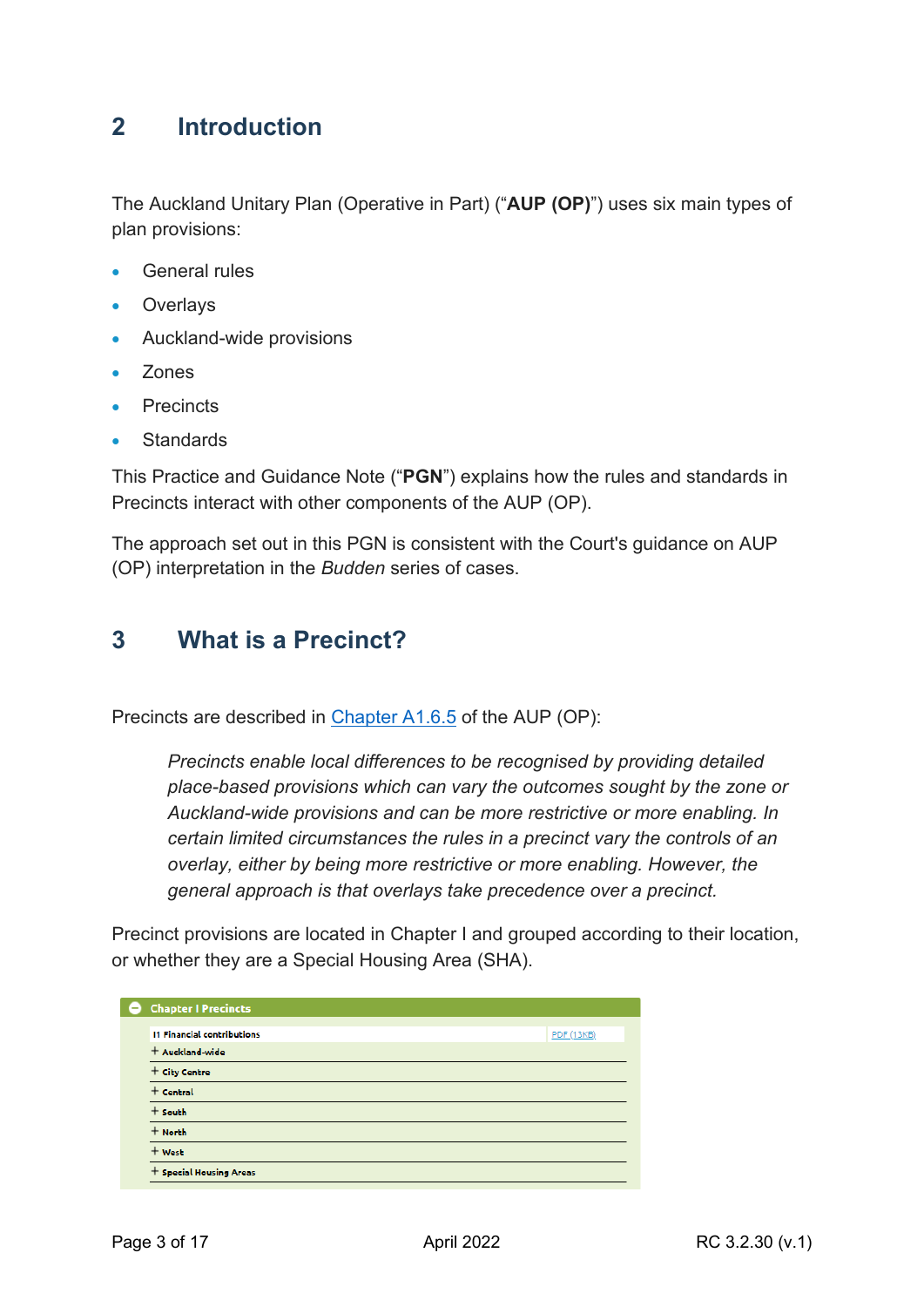Precinct areas are also identified on the [planning maps](https://unitaryplanmaps.aucklandcouncil.govt.nz/upviewer/) using the following notation (as per the [maps legend\)](https://mapspublic.aklc.govt.nz/portal/sharing/rest/content/items/6b1b28dc36264a4187dd52cb46101e39/data):



### <span id="page-3-0"></span>**4 Precinct Rules**

The overall activity status of a proposal is determined on the basis of all rules which apply to the proposal, including any rule which creates a relevant exception to other rules<sup>1</sup>

Precinct rules will not ordinarily override corresponding zone rules for the same activity – there is no catch-all rule in the AUP (OP) that has that effect.

An exception to this is where the preamble text preceding the activity table in a precinct chapter describes plan provisions that do not apply to activities within that precinct or has wording to the same effect.

### <span id="page-3-1"></span>**4.1 Determining overall activity status**

Determining the overall activity status of an application will require careful consideration of all applicable rules that apply to a proposal, along with activity table preamble text.

The overall activity status of a proposal is ordinarily that of the most restrictive rule which applies to the proposal.<sup>[2](#page-3-3)</sup>

An exception to this is in precincts, per rule C1.6(4):

*Where an activity is subject to a precinct rule[3](#page-3-4) and the activity status of that activity in the precinct is different to the activity status in the zone or in the Auckland-wide rules, then the activity status in the precinct takes precedence over the activity status in the zone or Auckland-wide rules, whether that activity status is more or less restrictive.*

This rule is further qualified by rule C1.6(3):

 $1$  Rule C1.6(1)

<span id="page-3-3"></span><span id="page-3-2"></span><sup>2</sup> Rule C1.6(2)

<span id="page-3-4"></span><sup>&</sup>lt;sup>3</sup> See [Section 6.2](#page-14-1) for more information on where the activity status of the precinct rule is changed by a precinct standard.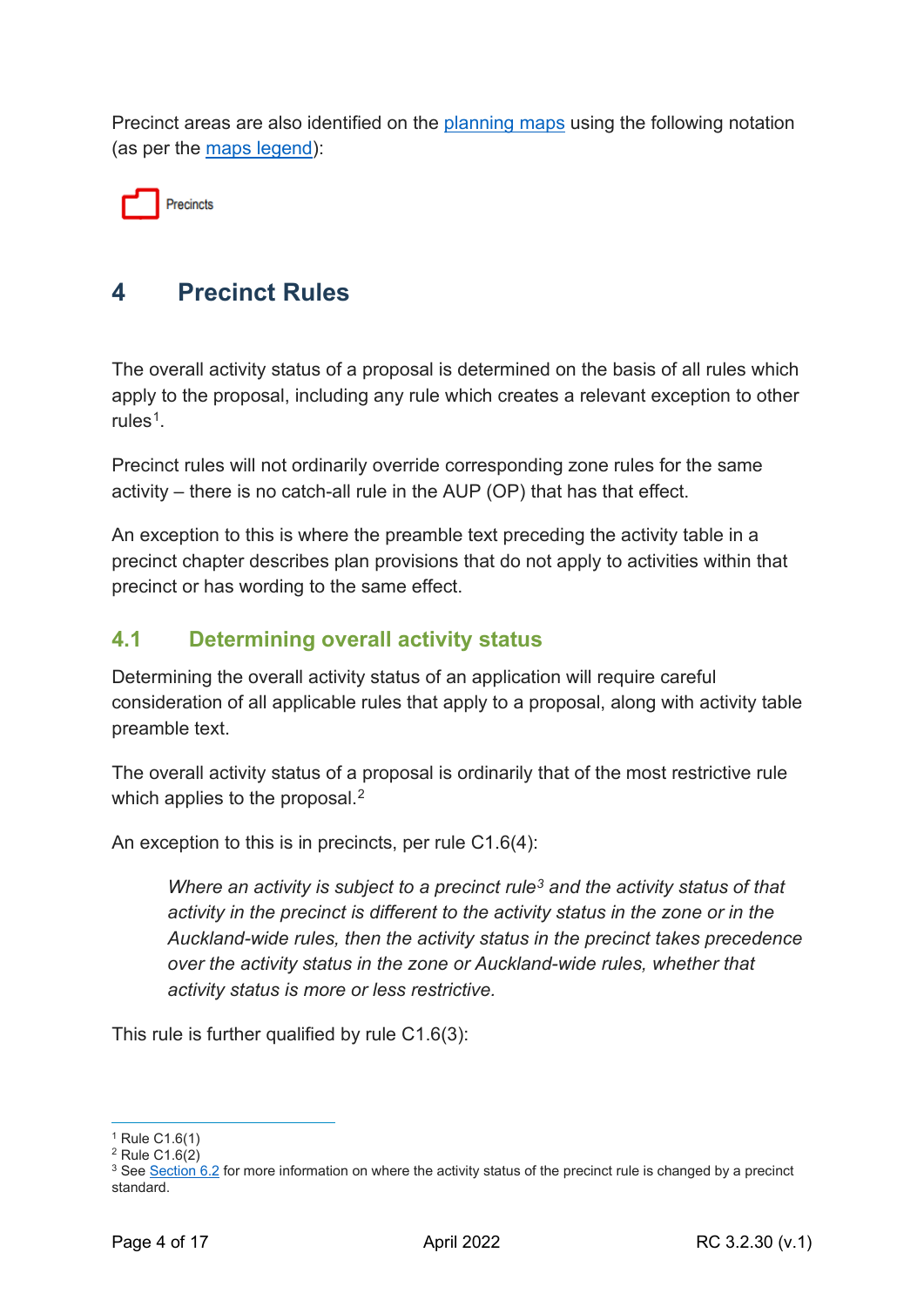*The activity status of an activity in an overlay takes precedence over the activity status of that activity in a precinct, unless otherwise specified by a rule in the precinct applying to the particular activity.*

The combination of these rules can be summarised as:

Where an activity is covered by a rule in both a precinct and an underlying zone or in the Auckland-wide rules, C1.6(4) results in the activity status of the precinct rule overriding the activity status from the underlying zone or Auckland-wide rule for that same activity, even if the activity status from the precinct is less restrictive than that of the underlying zone or Auckland-wide rule.

If there is an overlay rule that covers the same activity as a precinct rule, then the activity status of the overlay rule will override the activity status of the precinct rule, unless a precinct rule expressly says otherwise.

Unless a plan provision expressly says otherwise, all zone, Auckland-wide and overlay rules will apply to the proposal, including any relevant standards in the zone, irrespective of any change in activity status.

### <span id="page-4-0"></span>**4.2 Activity table preamble text**

The preamble text that sits immediately above the activity tables within the precinct chapters of the AUP (OP) must always be carefully read. This will assist in determining what rules apply to a proposal, and what the overall activity status will  $h$  $\theta$ .

The preamble text is often different between precinct chapters. A few examples are illustrated below.

#### <span id="page-4-1"></span>**4.2.1 Example 1**

The preamble text to the [I405 Big Bay Precinct](https://unitaryplan.aucklandcouncil.govt.nz/Images/Auckland%20Unitary%20Plan%20Operative/Chapter%20I%20Precincts/4.%20South/I405%20Big%20Bay%20Precinct.pdf) activity table at I405.4 states (among other things):

*The provisions in any relevant overlays, zone and the Auckland-wide apply in this precinct unless otherwise specified below.*

*A blank in Table I405.4.1 Activity table below means that the provisions of the overlays, zone or Auckland-wide apply.*

The effect of this preamble text is as follows: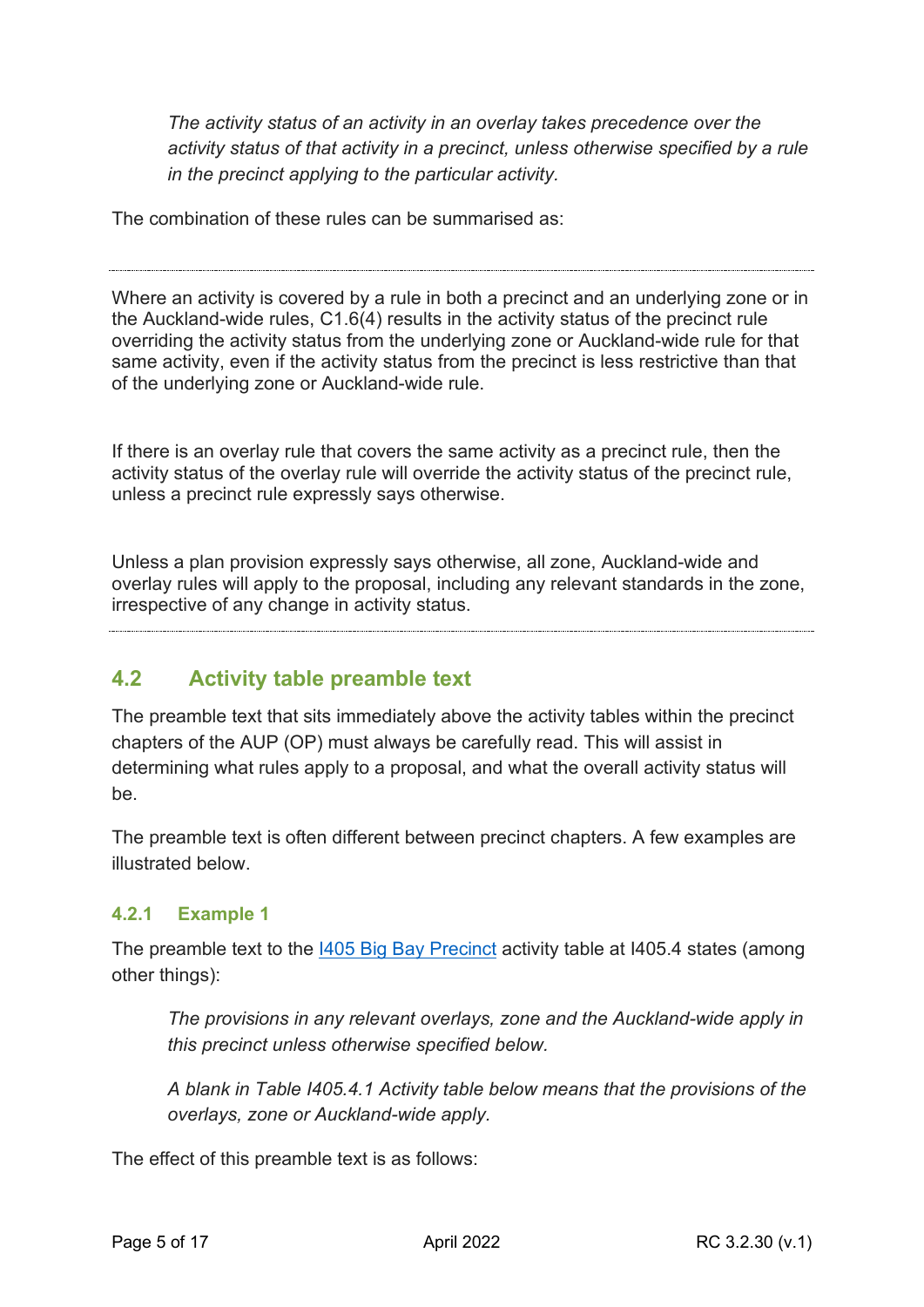- All overlay, zone and Auckland-wide provisions<sup>[4](#page-5-1)</sup> will apply within the precinct, in addition to the precinct provisions.
- A blank in the activity table means that the provisions of the overlay, zone and Auckland-wide provisions apply for that specific activity (example shown below). The activity status in the relevant overlay, zone or Auckland-wide provision will apply to that activity (per rule A1.7.7).

| <b>Activity</b>    |                                                             | <b>Activity status</b> |
|--------------------|-------------------------------------------------------------|------------------------|
|                    | <b>Use and development</b>                                  |                        |
| (A1)               | All activities and development provided in H2 Residential - |                        |
|                    | <b>Rural and Coastal Settlement Zone</b>                    |                        |
| <b>Subdivision</b> |                                                             |                        |
| (A2)               | Subdivision that is referenced as (A10 to (A6) in E38       |                        |
|                    | Subdivision - Urban under Table E38.4.1 - Activity table -  |                        |
|                    | subdivision for specific purposes.                          |                        |

#### Table I405.4.1 Activity table

The text 'unless otherwise specified below' in the preamble means that there must be an explicit reference either within the preamble or in the activity table that states that a specific rule in the precinct overrides a rule in any relevant overlay, zone and Auckland-wide chapter of the AUP (OP).

For the avoidance of doubt, rules with similar activity names to those in other chapters is not 'otherwise specifying' that the relevant overlay, zone and Aucklandwide provisions do not apply. Instead, both sets of rules apply.

#### <span id="page-5-0"></span>**4.2.2 Example 2**

The preamble text to the **1202 Central Wharves Precinct** activity table at I202.4 states (among other things):

- *(1) The activities in the Coastal General Coastal Marine Zone apply to the coastal marine area in the Central Wharves Precinct unless otherwise specified in Table I202.4.1 Activity table.*
- *(2) The activities in the Business City Centre Zone apply to land in the Central Wharves Precinct unless otherwise specified in Table I202.4.1 Activity table.*
- *(3) Those activities marked with \* have the listed activity status only when that activity is located on a coastal marine area structure (e.g. a new building on an I202 Central Wharves Precinct Auckland Unitary Plan Operative in part 4*

<span id="page-5-1"></span><sup>4</sup> See [Section 6.1](#page-14-2) for what 'provisions' mean for the purposes of this precis text.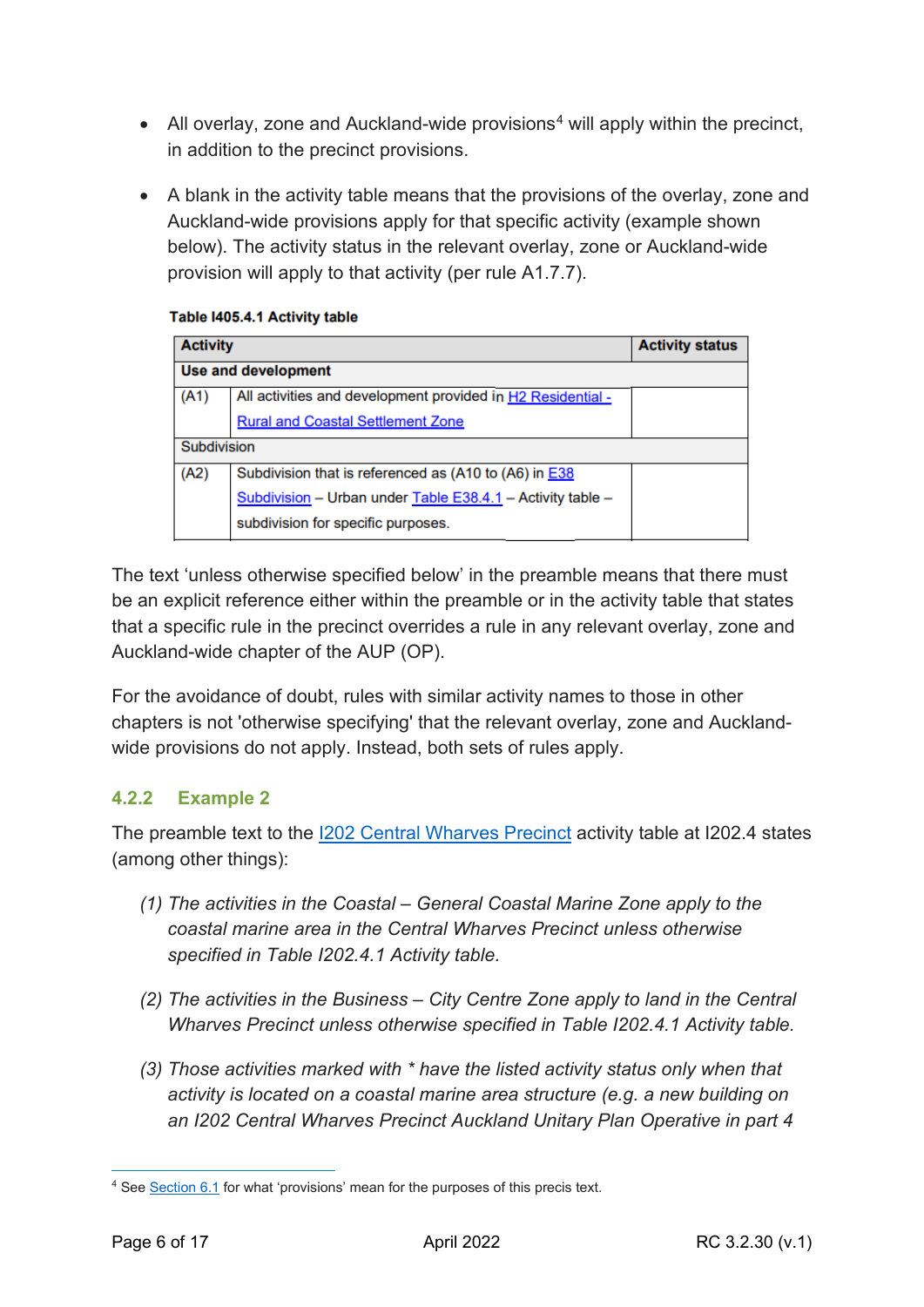*existing wharf). If that activity is located directly in the coastal marine area (e.g. a new wharf) a different activity status will apply.*

*(4) The temporary activities provisions applying to the use of public places within the Business – City Centre Zone as set out in E40 Temporary Activities apply to existing coastal marine area structures within the Central Wharves Precinct.* 

The preamble text above is fairly self-explanatory. A key difference here compared to Scenario 1 is that the words 'unless otherwise specified below' have not been used, and the preamble makes a more explicit reference to '*unless otherwise specified in Table I202.4.1*'.

This can therefore be interpreted as meaning that if an activity is listed within the table, then that activity rule applies instead of the same activity rule within either the Coastal – General Marine Zone within the coastal marine area under (1), or the Business – City Centre Zone on land under (2).

#### <span id="page-6-0"></span>**4.2.3 Example 3**

The preamble text to the 1304 Auckland Zoo Precinct activity table at I304.4 states (among other things):

*The provisions in any relevant overlays and Auckland-wide apply in this precinct unless otherwise specified below.*

- *(1) E40 Temporary activities;*
- *(2) E25 Noise and vibration (noise provisions only);*
- *(3) E24 Lighting;*
- *(4) E27 Transport Standard E27.6.1 Trip generation; and*
- *(5) E27 Transport Standard E27.6.2 Number of parking and loading spaces.*

Again, the preamble text above is fairly self-explanatory.

The words 'unless otherwise specified below' are directly followed by a list of provisions from (1) to (5) that do not apply in this Precinct. Where a whole plan chapter is referred to, all provisions within that chapter do not apply. Where only a specific standard or set of provisions is referred to, it is only that standard or set of provisions that do not apply. The balance of the provisions in that chapter, including the rules and other standards within the rules will still apply.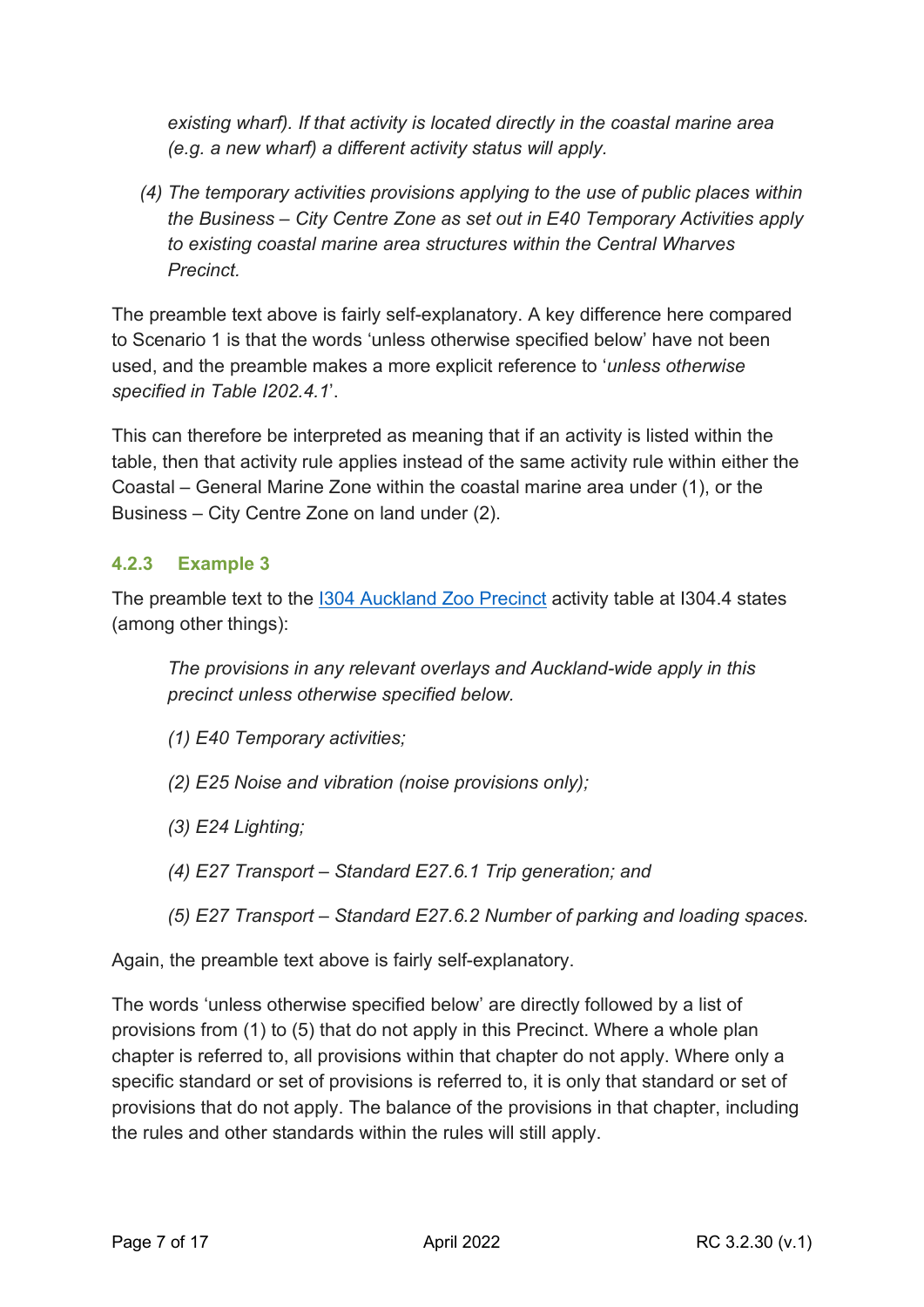All other provisions in any relevant overlays and Auckland-wide chapters not listed will continue to apply, even if there is a rule in the activity table that relates to the same activity.

The preamble text does not refer to zone provisions, as for this particular precinct, there are none.

Note that the excluded provisions include the objectives and policies of the plan chapter being referred to. This is even where there is an earlier relationship statement within the precinct objectives and policies that says that the chapter objectives or policies apply. This is because the statement within the activity status precis text is more specific.

### <span id="page-7-0"></span>**4.3 When the wording of activities between AUP (OP) chapters is not the same**

It may not always be the case that the activity table description of an activity is the same in the precinct and elsewhere in the AUP (OP), including in overlays and zones.

Where the descriptions of the activity are different, but the activity itself is still captured in a precinct rule and a zone rule, C1.6(4) will continue to operate.

If an overlay is involved, C1.6(3) will also apply.

It is the substance and not the specific wording of the applicable rule frameworks that should be considered and applied. An example is provided below.

A business is proposing a new café in the I308 Central Park Precinct.

Rule I308.4.1(A2) prescribes that food and beverage activities exceeding 250m<sup>2</sup> of gross floor area per building are a discretionary activity.

| <b>Sub-precinct A</b> | Table 1308.4.1 Activity table                                                         |   |  |  |  |
|-----------------------|---------------------------------------------------------------------------------------|---|--|--|--|
|                       | <b>Activity</b>                                                                       |   |  |  |  |
| <b>Use</b>            |                                                                                       |   |  |  |  |
|                       | <b>Commerce</b>                                                                       |   |  |  |  |
| (A1)                  | Food and beverage not exceeding 250m <sup>2</sup> of gross floor area<br>per building | P |  |  |  |
| (A2)                  | Food and beverage exceeding 250m <sup>2</sup> of gross floor area per<br>building     | D |  |  |  |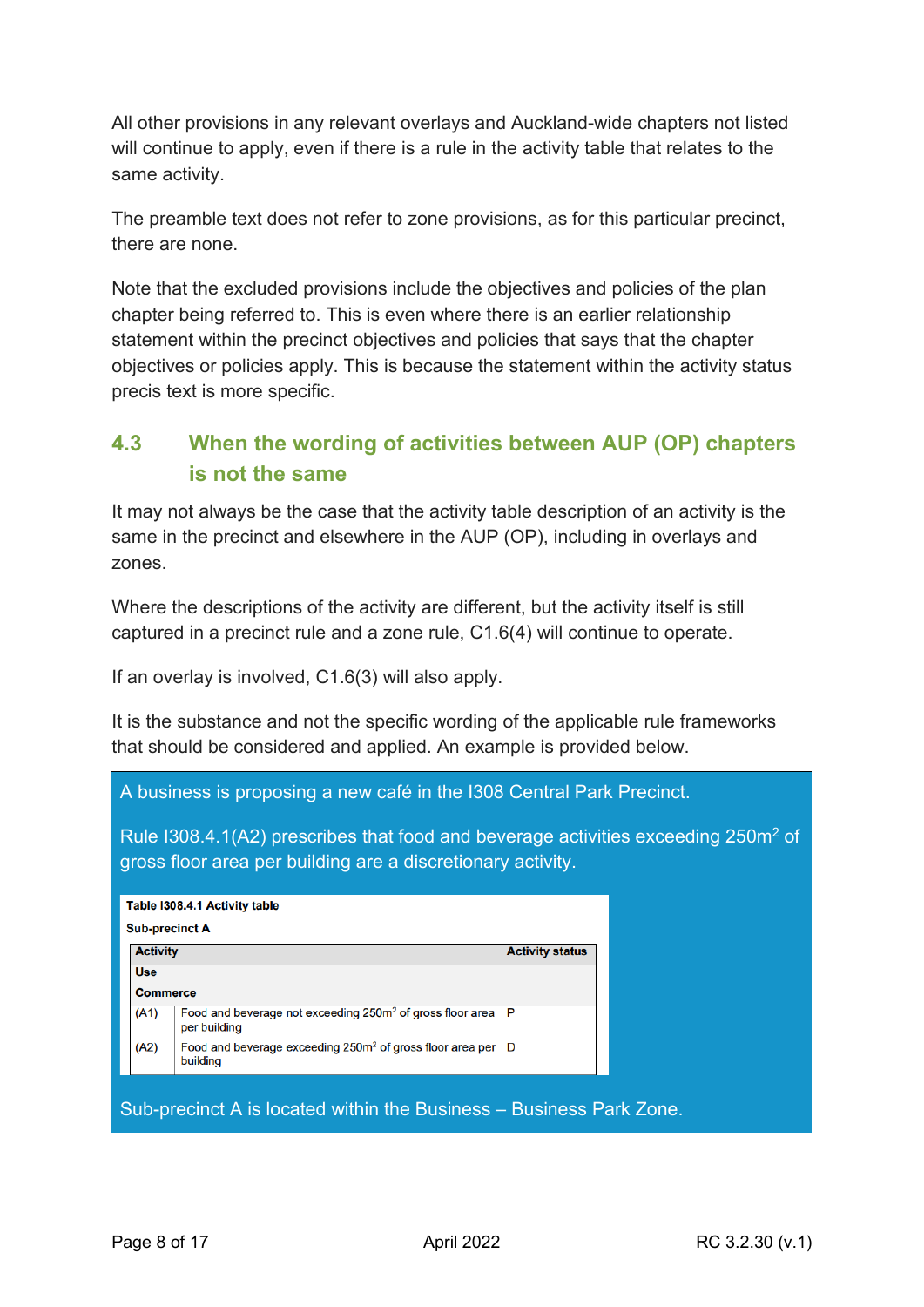Rule H15.4.1(A13) is the similar zone rule, although it is worded differently and without reference to floor area.

 $\vert$  (A13) Food and beverage

C1.6(4) applies in this situation despite the different wording. The activity status for a food and beverage activity exceeding  $250m^2$  of gross floor area per building is discretionary, as the activity status in the precinct overrides the permitted activity status from the Business – Business Park Zone.

 $\overline{P}$ 

### <span id="page-8-0"></span>**4.4 Determining overall activity status of an application**

Rules C1.6(3) and (4) only serve to explain the relationship between rules in a precinct, overlay and zone for activities, and not the proposal as a whole.

This gives rise to different scenarios where the activity status could change depending on the AUP (OP) location of the activities that make up a proposal.

#### <span id="page-8-1"></span>**4.4.1 Scenario 1 – all activities are addressed in the precinct**

Where all activities forming part of the proposal are addressed in the precinct, you only need to consider C1.6(4) – this is the easiest scenario.

Commercial services are a permitted activity within the I316 Grafton Precinct under rule 1316.4.1(A3).

The precinct has an underlying zoning of Residential - Terrace Housing and Apartment Buildings Zone (THAB).

Under the [THAB zoning,](https://unitaryplan.aucklandcouncil.govt.nz/Images/Auckland%20Unitary%20Plan%20Operative/Chapter%20H%20Zones/H6%20Residential%20-%20Terrace%20Housing%20and%20Apartment%20Buildings%20Zone.pdf) commercial activities are not provided for, and would therefore be non-complying under rule H6.4.1(A1). No standards apply to this activity.

C1.6(4) applies in this situation and the activity status for the commercial service activity is permitted, as the permitted status in the precinct overrides the noncomplying activity status from the THAB zone.

#### <span id="page-8-2"></span>**4.4.2 Scenario 2 – not all activities are addressed in the precinct**

Where not all activities that make up the proposal have an applicable rule in the precinct, C1.6(1) will also apply, and the overall activity status for a proposal will be determined on the basis of all applicable rules.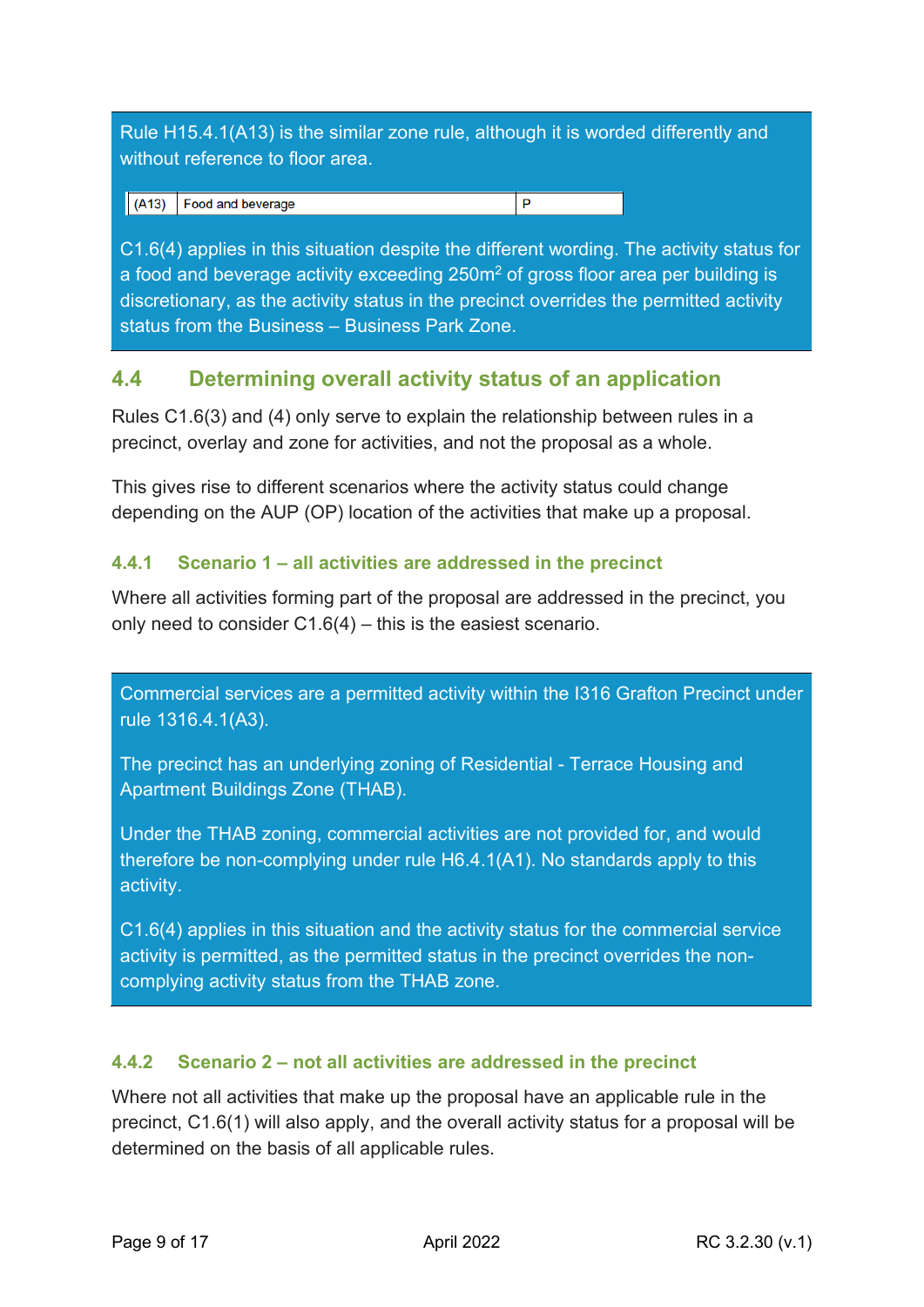Rule C1.6(4) will however continue to govern the activity status relationship between rules for the same activity in the precinct and in the zone, and C1.6(3) between the precinct and any relevant overlay.

Same proposal as in Scenario 1 – however the commercial services development also requires resource consent for district earthworks under Chapter E12 (i.e., the proposal is for commercial services and associated earthworks).

This means the permitted activity status will change because of rule C1.6(1).

This is because earthworks activities are not addressed in the Grafton Precinct and do not fall within the description or definition of commercial services.

Instead, earthworks are covered by an Auckland-wide rule and have a restricted discretionary activity status. There is no equivalent activity rule within the Grafton Precinct, so the restricted discretionary activity status from Chapter E12 would apply to the earthworks activity.

Under rules C1.6(1) and C1.6(4), the overall activity status for the proposal (being commercial services and associated earthworks) would require consent as a restricted discretionary activity.

### <span id="page-9-0"></span>**4.5 Assessing applications where rules apply under the precinct and zone for the same activity**

Once the activity status for the proposal has been determined in accordance with [section 4.4](#page-8-0) of this PGN, the council can then assess the proposal against the relevant sections of the Resource Management Act ('**the RMA**') (sections 104A to 104D, and 87A apply).

#### <span id="page-9-1"></span>**4.5.1 Precinct has a more lenient or more restrictive activity status**

If the activity status in the precinct is more lenient or more restrictive than the activity status for the same activity in the underlying zone, then the relevant sections of the RMA that apply to determining notification and the subsequent consideration of the application will be determined on the basis of the activity status derived by rule C1.6(4), e.g., controlled, restricted discretionary, discretionary, or non-complying.

#### Scenario 1 – Precinct more lenient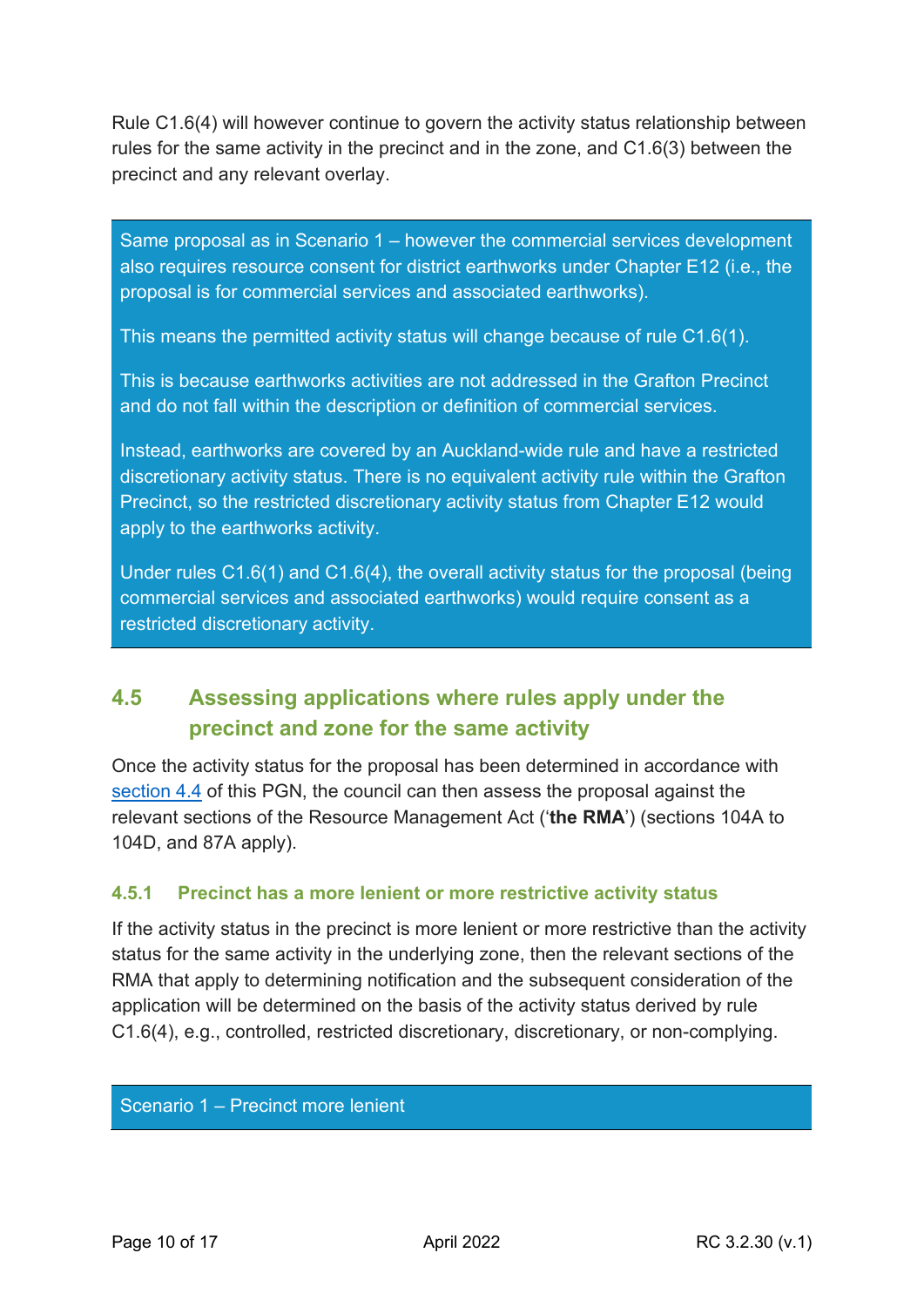A new retail shop of 300m<sup>2</sup> is a restricted discretionary activity under rule I333.4.1(A2) in the I333 Three Kings Precinct.

The same activity is non-complying under the underlying THAB zoning.

While both rules would be listed as a reason for consent in any decision, the council is limited to considering only those effects over which its discretion has been retained for rule I333.4.1(A2) at both the notification and substantive assessment stages.

This is because rule C1.6(4) sets the activity status as restricted discretionary, which does not provide for greater scope than the matters for discretion that are listed in the precinct.

Section 87A(3) and section 104C of the RMA would apply and not section 87A(5) and sections 104B and 104D.

#### Scenario 2 – Precinct more restrictive

Buildings greater than 50m in height are a discretionary activity until rule I336.4.1(A7) in sub-precinct B of the I336 Sylvia Park Precinct.

The same activity is restricted discretionary under the underlying Business – Metropolitan Centre Zone.

While both rules would be listed as a reason for consent in any decision, the council is not restricted in its discretion at either the notification or substantive assessment stages.

All relevant matters across both chapters of the plan can be considered when determining the application.

#### <span id="page-10-0"></span>**4.5.1 Precinct has the same activity status as the underlying zone**

If the activity status in the precinct is the same as in the underlying zone, then matters of discretion or control will be able to be considered across both the zone and precinct chapters of the AUP (OP).

For example, in Scenario 1 above, if the retail shop was also a restricted discretionary activity in the THAB zone, the council would need to consider matters for discretion for that activity as listed within the zone, as well as in the precinct.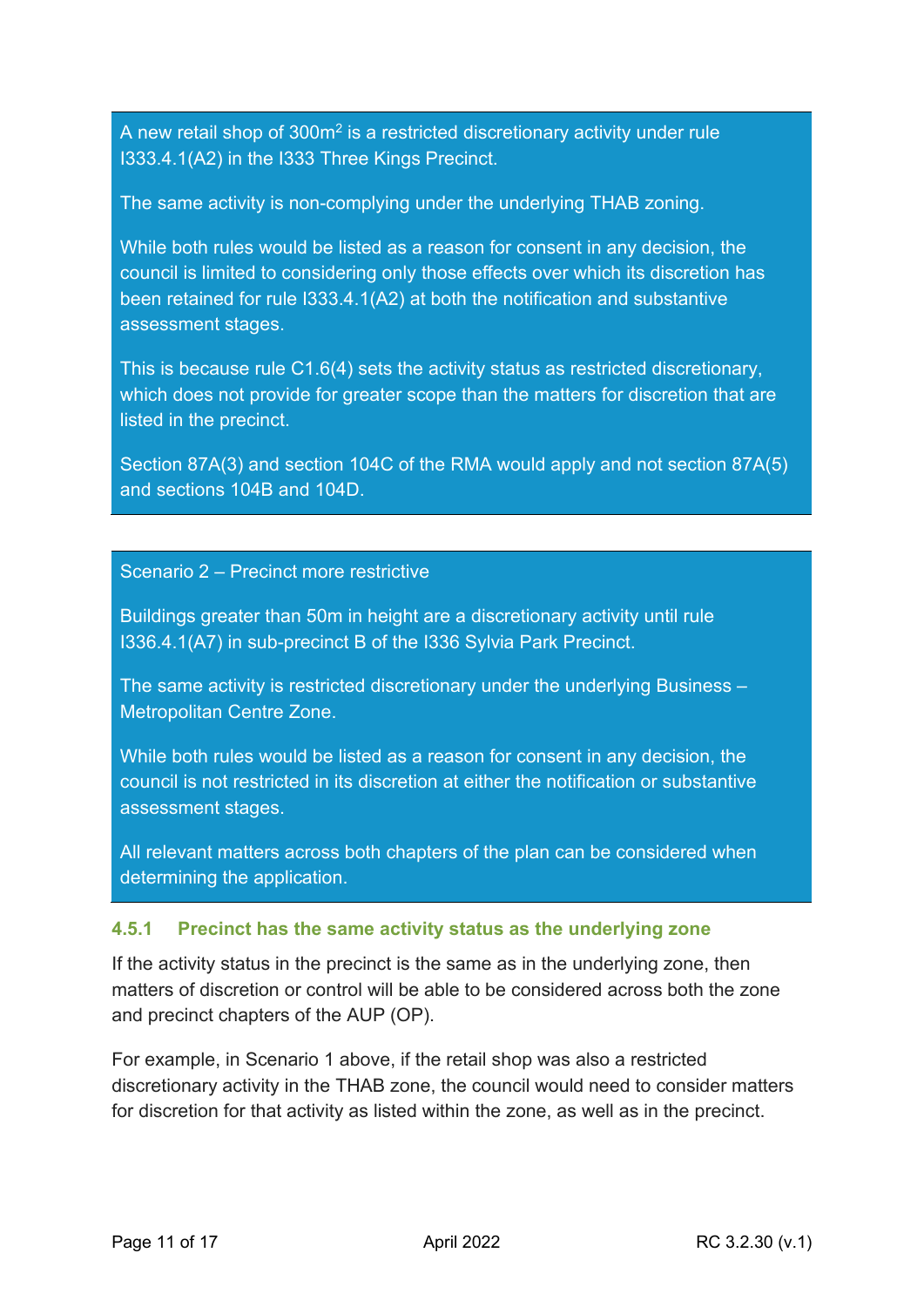If the retail shop was a discretionary or non-complying activity in both the precinct and zone, then all relevant matters across both chapters could be considered when determining notification and making a substantive decision on the application.

### <span id="page-11-0"></span>**4.6 Notification rules that preclude notification – how they apply**

There are notification rules contained in most chapters of the AUP (OP). These rules are usually located following an activity table.

The notification rules look like this:

#### 1329.5. Notification

- (1) Any application for resource consent for an activity listed in Table I329.4.1 Activity table above will be subject to the normal tests for notification under the relevant sections of the Resource Management Act 1991.
- (2) When deciding who is an affected person in relation to any activity for the purposes of section 95E of the Resource Management Act 1991 the Council will give specific consideration to those persons listed in Rule C1.13(4).

There are also general notification rules at C1.13 that apply throughout the AUP (OP).

All relevant notification rules need to be read together to determine whether a preclusion applies. This can be complicated somewhat when notification rules apply in a precinct and also a zone.

For example, in the 1336 Sylvia Park Precinct, new buildings up to 27m in height in sub-precinct A are a controlled activity under rule I336.4.1(A2).

Under the underlying zoning, [H9 Business - Metropolitan Centre Zone,](https://unitaryplan.aucklandcouncil.govt.nz/Images/Auckland%20Unitary%20Plan%20Operative/Chapter%20H%20Zones/H9%20Business%20-%20Metropolitan%20Centre%20Zone.pdf) the same activity has a restricted discretionary status.

On the assumption that these are the only two activities (see [Scenario 1](#page-8-1) are Section 4.4.1), the council must assess the proposal overall as a controlled activity. However, the application of the notification preclusion for controlled activities in the precinct is less clear.

The notification rule in I336.5 states:

*An application for resource consent for a controlled activity listed in Table I336.4.1 Activity table above will be considered without public or limited notification or the need to obtain written approval from affected parties unless*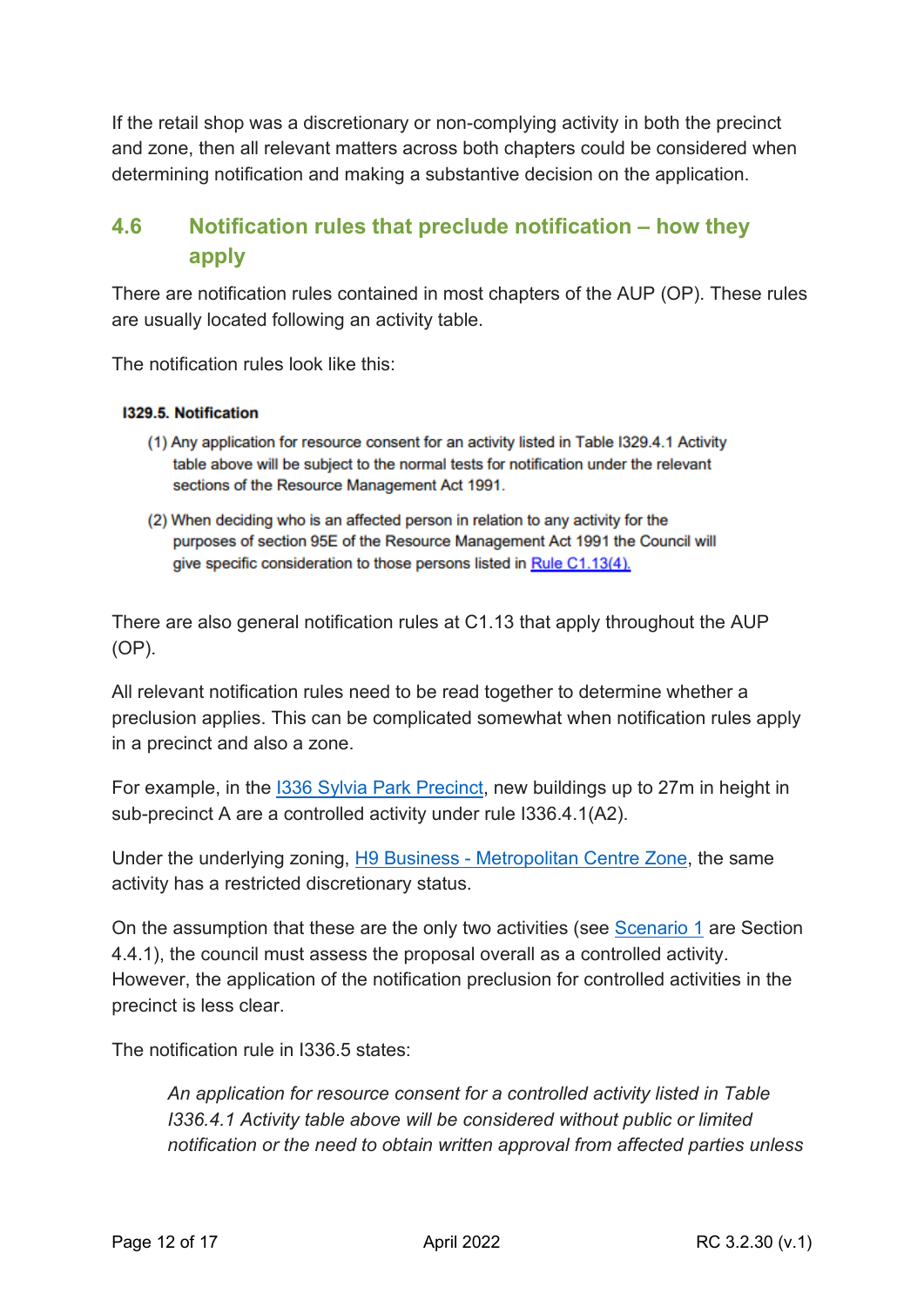*the Council decides that special circumstances exist under section 95A(4) of the Resource Management Act 1991…*

In addition, rule C1.13(1) states:

*An application for resource consent for a controlled activity will be considered without public or limited notification or the need to obtain written approval from affected parties unless:*

*(a) otherwise specified by a rule applying to the particular activity;* 

*(b) the Council decides that special circumstances exist under section 95A(4) of the Resource Management Act 1991*

As a restricted discretionary activity in the underlying zoning, the AUP (OP) in C1.13 and in H9.5(2) states that the application will be subject to the normal tests for notification under the RMA.

On that basis, as the zone rule applies even though the activity status does not, the notification preclusion in I336.5 does not apply to the proposal.

In accordance with  $C1.13(1)(a)$ , the need to apply the normal notification tests is specified in a rule applying to the activity. As notification is otherwise specified in an applicable rule under H9, the notification preclusion from I336 cannot apply.

However, in practice, a notification preclusion will still apply because as the proposal is for an overall controlled activity under rule C1.6(4), section 95A(5)(b)(i) and section 95B(6)(b) of the RMA would result in a notification preclusion applying in any event.

# <span id="page-12-0"></span>**5 Precinct standards**

Every activity that is classed as a permitted, controlled and restricted discretionary activity must comply with all the standards applying to that activity.<sup>[5](#page-12-1)</sup>

The preamble text that sits prior to the standards in the precinct chapters of the AUP (OP) must always be carefully read. This will determine what standards apply to an activity.

A few examples are illustrated on the pages that follow.

<span id="page-12-1"></span><sup>5</sup> Rule C1.9(1)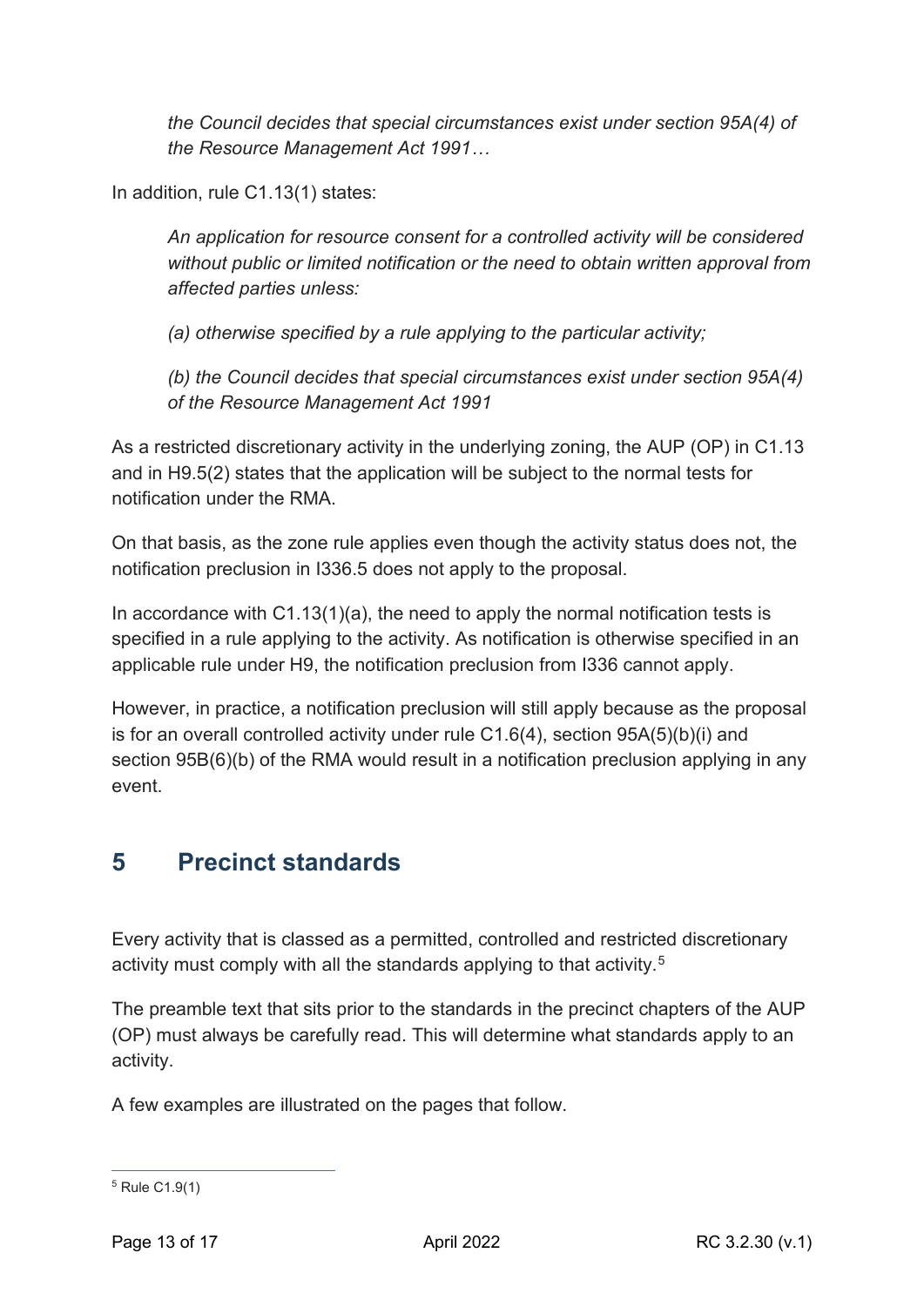### <span id="page-13-0"></span>**5.1 Example 1**

The [I200 Arts, Civic and Entertainment Precinct](https://unitaryplan.aucklandcouncil.govt.nz/Images/Auckland%20Unitary%20Plan%20Operative/Chapter%20I%20Precincts/2.%20City%20Centre/I200%20Arts%20Civic%20and%20Entertainment%20Precinct.pdf) contains standards at I200.6.

The preamble text says:

*The overlay, zone and Auckland-wide standards apply in Sub-precinct A, except the following:*

- *Standards H8.6.2-H8.6.32 of the Business City Centre Zone; and*
- *E27 Transport.*

*All permitted and restricted discretionary activities listed in Table I200.4.1 Activity table must comply with the following standards.*

The effect of this text is as follows:

- All overlay, zone and Auckland-wide standards will apply within Sub-precinct A, to activities *within* those overlay, zone and Auckland-wide chapters. However, those standards specifically listed against the bullets above will not apply. This includes very specific standards in the Business City – Centre Zone, and all standards in Chapter E27 Transport.
- The standards listed beneath this preamble text will also apply, but only to those activities listed in Table I200.4.1 Activity table Sub-precinct A - Aotea Square.

#### <span id="page-13-1"></span>**5.2 Example 2**

The [I201 Britomart Precinct](https://unitaryplan.aucklandcouncil.govt.nz/Images/Auckland%20Unitary%20Plan%20Operative/Chapter%20I%20Precincts/2.%20City%20Centre/I201%20Britomart%20Precinct.pdf) contains standards at I201.6.

The preamble text says:

*The overlay, zone and Auckland-wide standards apply in this precinct unless otherwise specified below.*

*All permitted and restricted discretionary activities listed in Table I201.4.1 Activity table - Britomart and Table I201.4.2. Activity table - Britomart precinct (identified public open spaces shown on Britomart Precinct: Precinct plan 4) must comply with the following standards.*

The effect of this text is as follows:

• All overlay, zone and Auckland-wide standards will apply within Sub-precinct A, to activities listed *within* those overlay, zone and Auckland-wide chapters.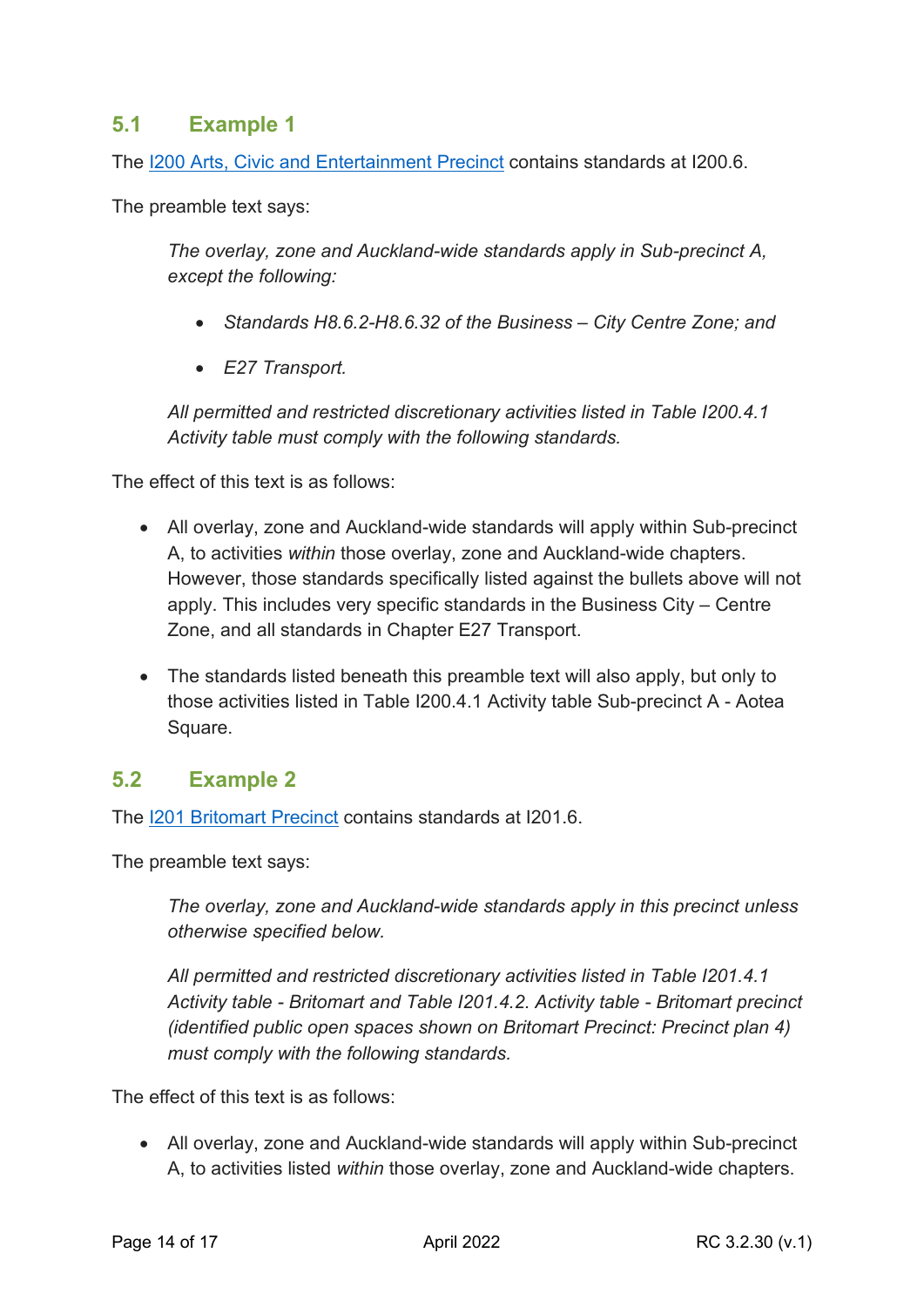• The standards listed beneath this preamble text will also apply, but only to permitted and restricted discretionary activities listed in Table I201.4.1 Activity table - Britomart and Table I201.4.2. Activity table - Britomart precinct (identified public open spaces shown on Britomart Precinct: Precinct plan 4).

The text 'unless otherwise specified below' in the first part of the preamble should be read that there must be an explicit reference either within the preamble or within one the standards that states that a specific standard in the precinct overrides a standard in any relevant overlay, zone or Auckland-wide chapter of the AUP (OP).

For the avoidance of doubt, simply including standards with similar names to those in other chapters is not 'otherwise specifying' that a similarly worded overlay, zone or Auckland-wide standard does not apply.

# <span id="page-14-0"></span>**6 Frequently asked questions**

### <span id="page-14-2"></span>**6.1 What does 'provisions' mean for the purposes of the activity table precis text?**

Generally, 'provisions' are inclusive of objectives, policies, rules or other methods. It is a broad description that extends beyond just rules. The exception to this is where something is otherwise clearly stated, i.e., a set of AUP (OP) chapters, rules or standards that do not apply.

## <span id="page-14-1"></span>**6.2 Some precinct standards prescribe an activity status that is different from that listed for the relevant rule in the activity table. Is this the relevant precinct activity status for that rule for the purposes of rule C1.6(4)?**

Some precinct standards prescribe an activity status of their own, usually where there is an infringement to a specific part of, or all of the standard.

Normally, standards form part of the activity table rules and set the parameters of the specific rule - i.e., the activity must comply with the requirements of the rule and the standards for that rule to apply. If the standards aren't complied with, then that rule either may not apply (if the activity table prescribes a different rule where the standard(s) is not met), or consent will be required under rule C1.9(2) for the noncompliance.

Here, the standards in question operate in a dual way. They set the parameters of the rule which must be complied with (for example, in order to maintain the activity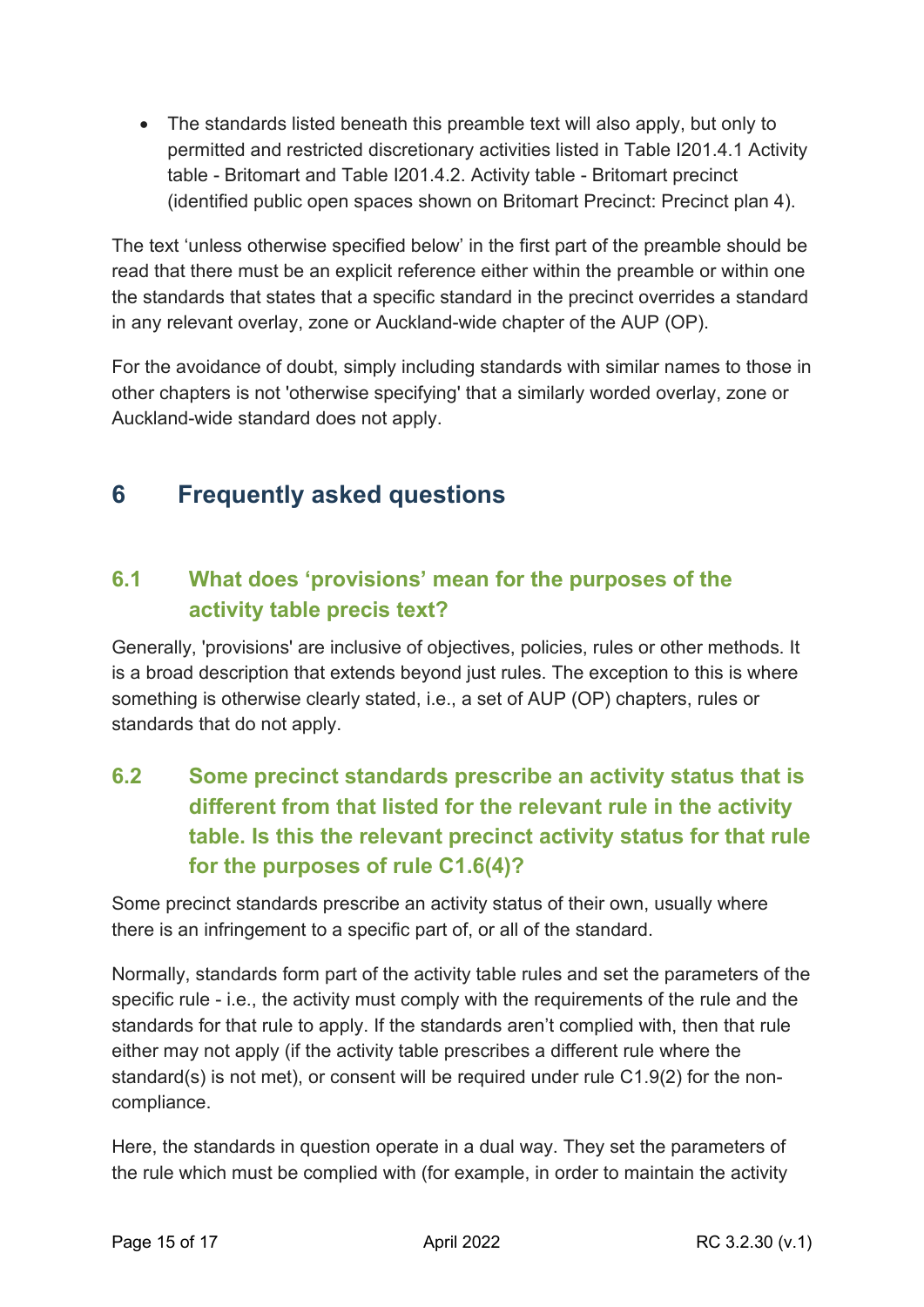status in the activity table rule). The standard then also attempts to be a different rule as well by changing the activity status in certain situations, such as where the standard is not complied with.

For the purposes of rule C1.6(4), and its reference to the activity status of a 'precinct rule', this should be read as the activity status of that activity table rule as set by the standard.

### **6.3 D17 Historic Heritage Overlay contains a specific rule regarding the interaction between precinct and overlay rules. How does it work?**

D17.1 Background includes specific reference to the interaction between precinct and overlay rules:

*Some precincts contain more detailed information and specific rules relating to a scheduled historic heritage place/s. Where this is the case the more specific precinct rules will replace the rules in D.17.4 in this section.*

This is a more specific rule that can result in a different outcome than directed by rule C1.6(3), which applies generally throughout the plan.

For example, if there is a specific rule in a precinct that applies to a scheduled historic heritage place, this rule will replace the applicable D17 rule. This means that only the precinct rule and activity status will apply. The D17 rule would not apply at all in this scenario.

This is different from rule C1.6(3), where both rules would apply, with the overlay activity status overriding the precinct activity status.

# <span id="page-15-0"></span>**7 Summary/Conclusion**

- Both the provisions of the precinct and the underlying zoning will apply to applications for resource consent, although the activity status will be determined by the precinct where an activity is covered by both sets of provisions per rule C1.6(4). Further, where there is an overlay, rule C1.6(3) governs the activity status relationship between the overlay and precinct.
- The preamble text to activity tables and standards in all chapters of the AUP (OP) must always be carefully read, as how the rules and standards apply across each chapter will often differ. There is no 'one size fits all' approach.